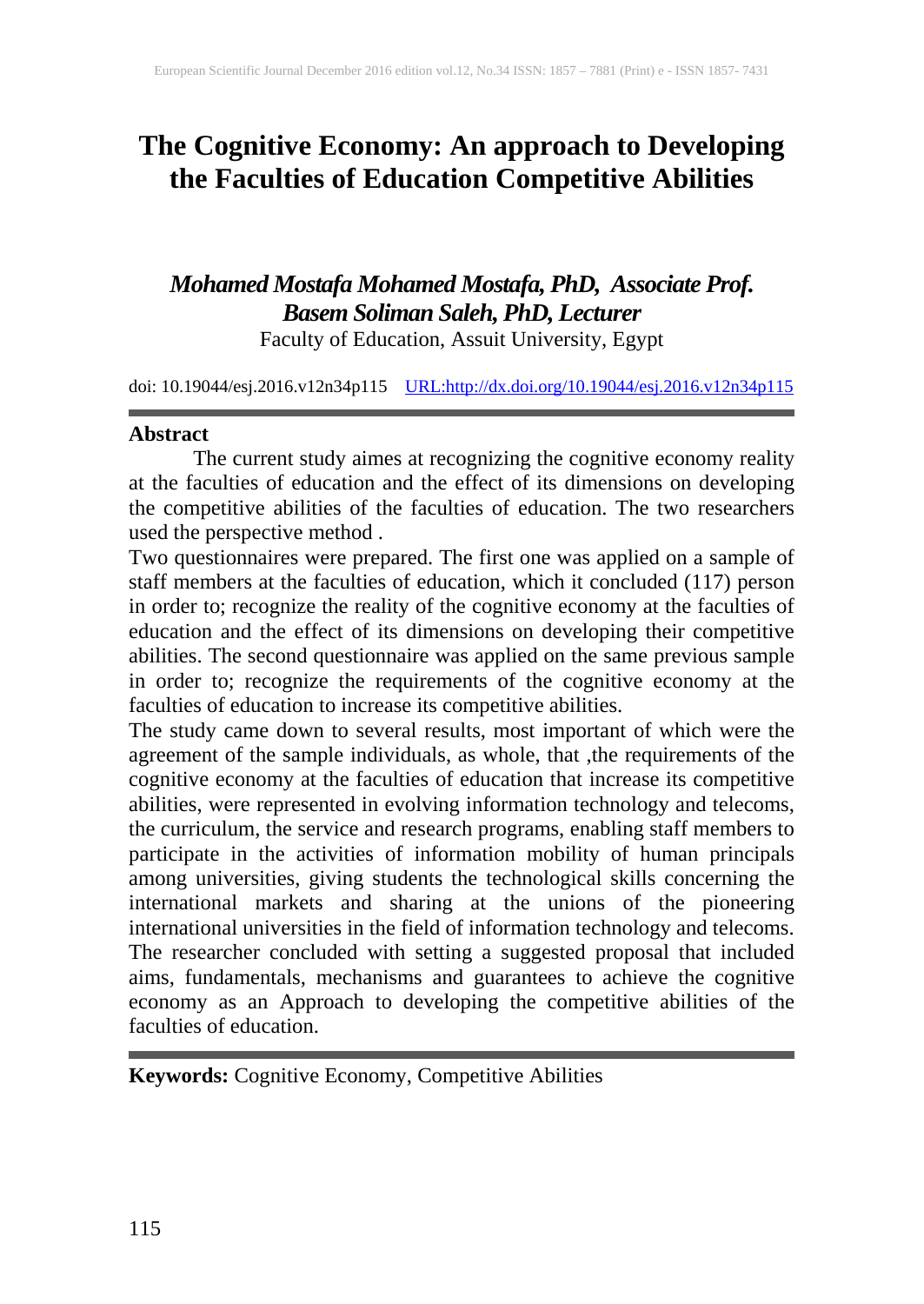### **Introduction:**

The 21<sup>st</sup> century has begun with important and radical changes which imposed many challenges and opportunities besides to the great importance of cognitive which considers Technology as one of its elements in economy until it has become a feature of the  $21^{st}$  century which is called cognitive – based Economic. This means that the communities of tomorrow will be based on cognitive.

In order to be able to complete efficiently at the global market, higher education institutions need to be characterized by its service to ensure the satisfaction of interior and exterior customers alike. **(Chiam et al., 2011)** The strong internal culture that estimates the institution customers can help in improving the motivation of employers, and create loyalty in them, make them reach the highest performance and achieve a competitive advantage. This is what the cognitive economy will achieve. **(Khan & Matalay, 2009)**

No study has been conducted to examine the effect of the cognitive economy of the faculties of education on developing their competitive abilities. This study aims to examine the effect.

### **Cognitive Economy**

**(Parker,1997)** defined the cognitive economy as "The study and understanding the process of cognitive accumulation and individual motives to discover Cognitive learning and get what others know.

Therefore, it represents the economic analysis to all current processes in the economy that leads to discovery and the development of modern technology.

The cognitive economy is also defined in the context of the broad definition of cognitive sense which contains the explicit cognitive sense that includes databases, information and software, etc.; and the implied cognitive which is represented by individual experiences, their relationships and their contextual interactions as "the economy which sets wealth through cognitive processes and services such as composition, improvement, sharing, learning, the application and the use of cognitive forms in the different sectors depending on the human elements. **(Kilani, 2005)**

The cognitive economy gets several concepts such as the cognitive economy; cognitive based economy, the post and industrial economy, and other concepts that refer to cognitive economy. **(Charlene Tan, 2005)**

**(Heineman,1997)** indicated that the cognitive economy is related to the renewal and development because cognitive in this genre means the ability of realizing, learning and production through various learning activities.

 The components of the cognitive economy are represented in the following points: **(Dimian, 2011)**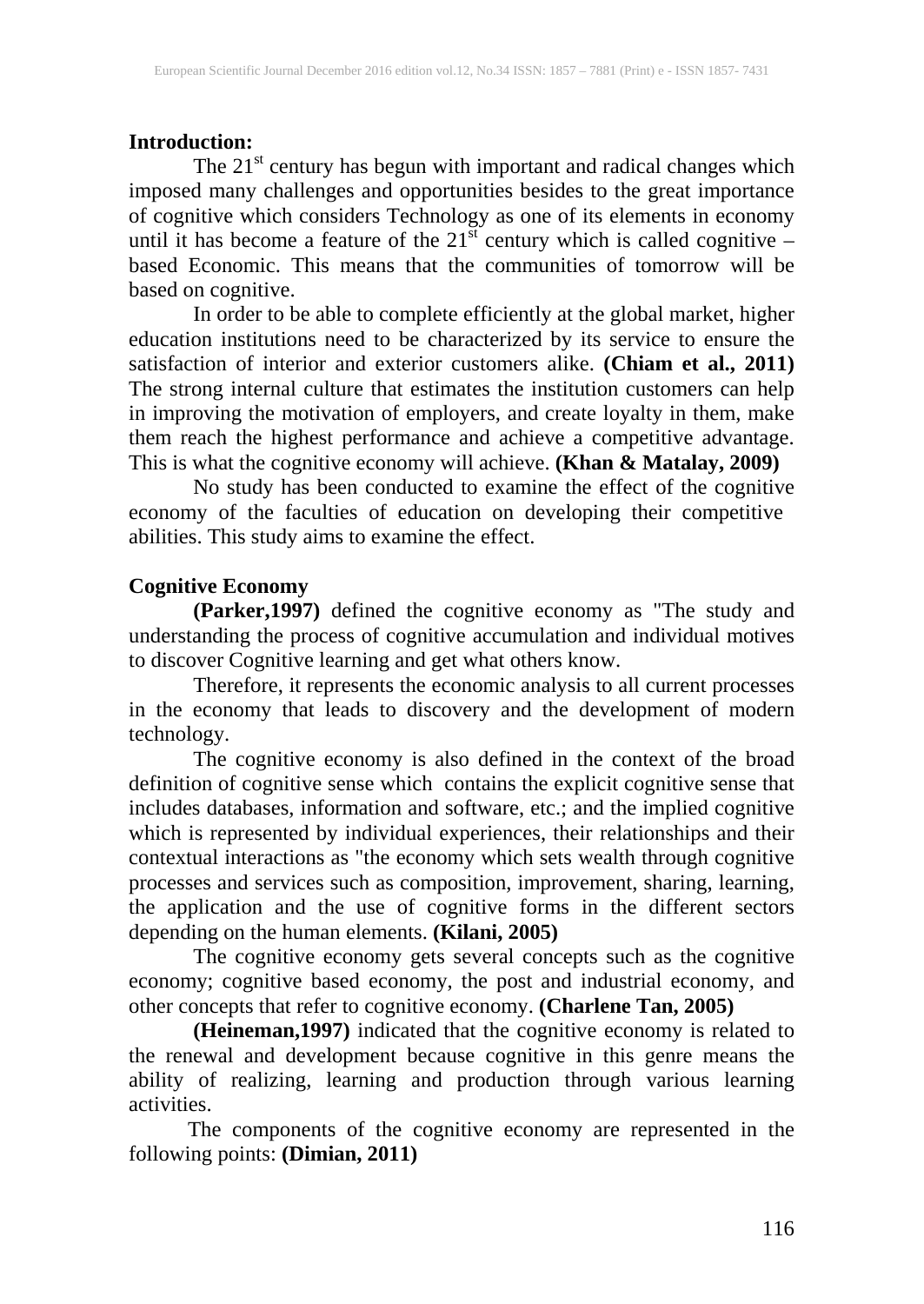- A supportive community infrastructure.
- Broad connection to the wide package.
- Getting to the internet.
- Learning society.

- Workers and cognitive makers who have to possess knowledge and the ability to ask and comment.

An effective system of research and development.<br>The advantages of cognitive economy The advantages of cognitive economy are as follow: **(Chattopadhyay, S., & Mukhopadhyay, R. N. 2013)**

- It gives the consumer more confidence and wider choice.
- It gets to every store, office and school.
- It achieves electronic exchange.
- It changes the oldest jobs and replaces it with new ones.

- It is based on spreading cognitive, employing and producing it in all fields.

It forces all institutions on renewal, creativity, and responding to the consumer needs or the beneficiaries of the service.

It has an effect in defining growth, production, employment and the required skills.

### **What is meant by sustainable competitive advantages for institution of higher education? And what are its dimensions?**

**(Porter, 1985)** said that the institution position in the industry is determined by the profitability whether it is higher or lower than the profitability average in the industry. The institution that can be in a good position may earn high rates despite unsuitability of the industry framework, and the fact that profitability rate in this industry is moderate.

The basic rule of the performance above average in the long term is sustainable competitive advantages. (i.e. The extent of institution possessing the sustainable competitive advantage), so that the institution can engross many strength and weakness points towards its competitors. There are two basic kinds of competitive advantage that the organization can own: first is the low cost, and the second one is differentiation. The essence of any strong or weak points that the institution can own is ultimately indicative of its impact on the cost or differentiation advantages that originate – in contrast – from the structure of the industry.

They are produced from the institution's ability to keep up with the five powers (the new entrants, buyers, substitutes, importers, and competitors) in a way that is better than its competitors. Mixing basic types of competitive advantage (low cost, and differentiation) with activities field that the institution is looking forward to being achieved leads to three basic strategies to reach above the average performance in the field industry. Those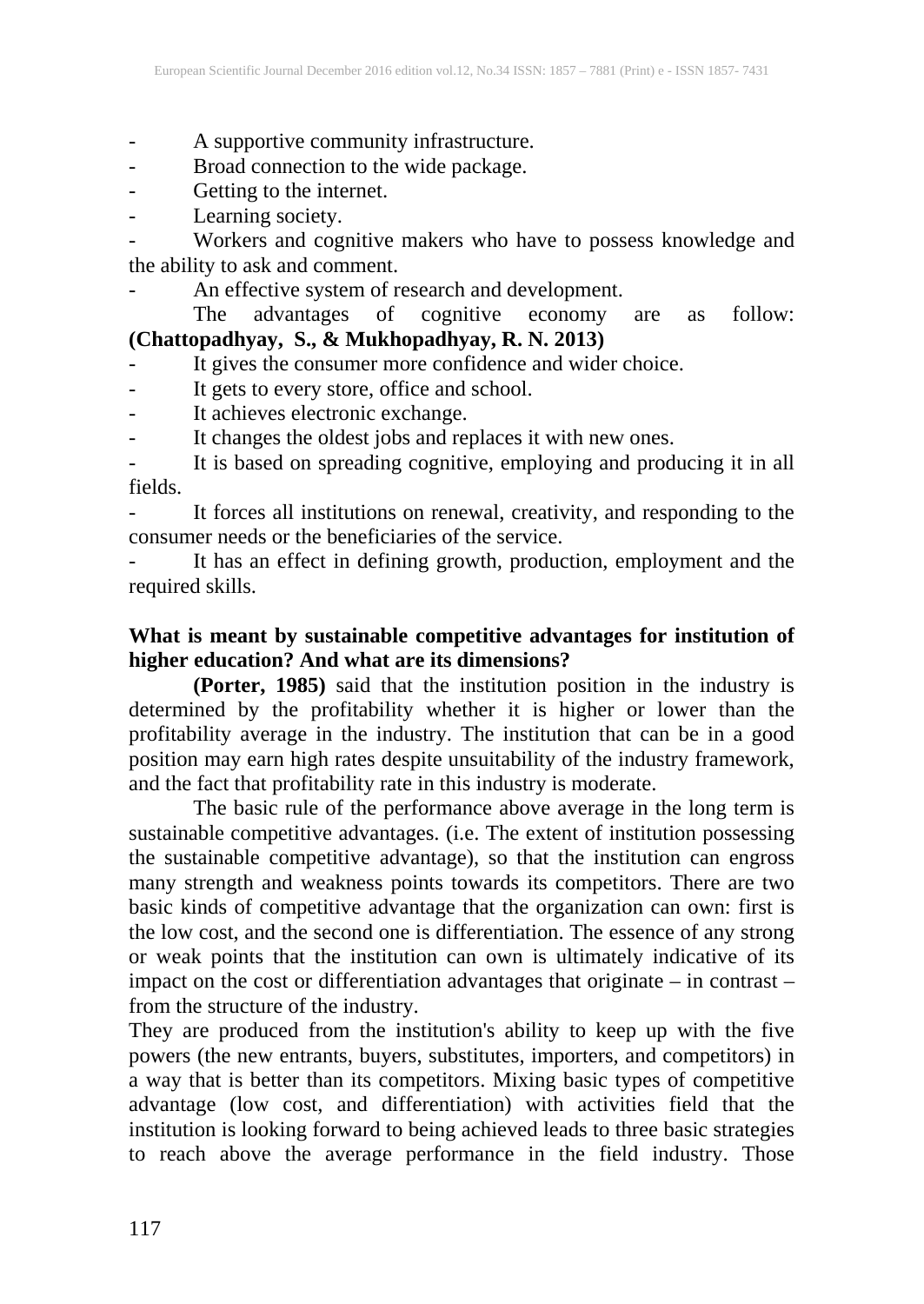strategies are cost leadership, differentiation and focus. Focus strategy includes focusing on two dimensions: cost focus, and differentiation focus. Figure (1) Porter's basic competitive strategies

|                                | I Iguit (I) I bitti s'uasit competitive strategies |                   |  |  |  |  |  |
|--------------------------------|----------------------------------------------------|-------------------|--|--|--|--|--|
| 1- Cost leadership             | 2- Differentiation                                 | Wide              |  |  |  |  |  |
| strategy                       | strategy                                           |                   |  |  |  |  |  |
| Cost focus strategy            | Differentiation focus                              | Competitive scope |  |  |  |  |  |
|                                | strategy                                           |                   |  |  |  |  |  |
| Unique product                 | Low price                                          | narrow            |  |  |  |  |  |
| Source: Porter, M, 1985, p.12. |                                                    |                   |  |  |  |  |  |

Each basic strategy includes radically different path to achieve the competitive advantage. The strategy blends choice of the desired competitive advantage with the market strategic target, which represents the theatre of achieving competitive advantage. The cost leadership and differentiation strategies aim to achieve competitive advantage in a wide range of industry portions.

While focus strategies aim to achieve cost advantage (cost focus) or differentiation (differentiation focus) through focusing on special market portion in order to serve their needs better than any other competitors.

The specific actions which are required to implement each basic competitive strategy vary widely from one industry to another. While choice and implementing the basic strategy is not an easy matter. We can see that it represents logical paths in order to achieve competitive advantage that should be probed in any industry.

## **(Lombardi, 2011)**

The idea that lies in the concept of basic strategies is that the competitive advantage lies in the core of any strategy. Achieving the competitive advantage requires the choice of the institution. If the organization wants to get competitive advantage, it must choose the type and the field of competitive advantage that it looks forward to getting. The institutions "All things to all people ". This is considered as a description to strategic mediocrity, and performance which is less than average, because it often means that the institution doesn't have a competitive advantage at all. **(Porter, 1985)**

**(Akan et.al, 2006)** indicates that there are still many gaps in understanding porter's theory which prevent managers from the implementation of these basic strategies especially if. there are not identified practical steps (tactics) that are associated with those strategies. Any of these steps are accompanied by high levels of organization performance. From here **(Akan, et.al)** indicates that there is a set of practical steps that have been identified as explanations for competitive organizational performance, which is represented at the same time conceptually all poter's basic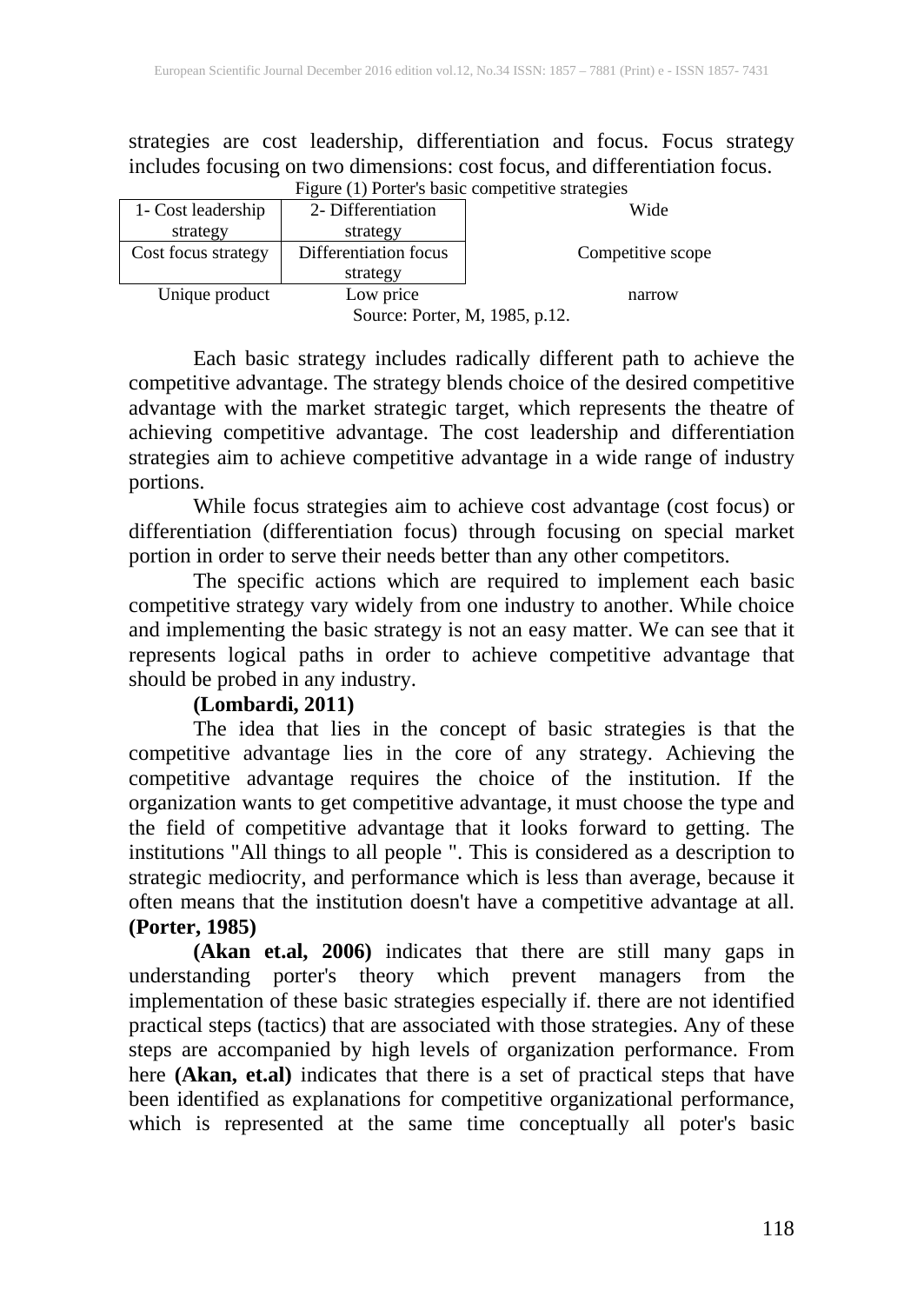competitive strategies in reference to the statistical indicators in performance.

| Differentiation strategy                                                                                                                                | Cost leadership                | Focus strategy with low                                                                                                                                                                                                      | Focus strategy with                                                                                        |
|---------------------------------------------------------------------------------------------------------------------------------------------------------|--------------------------------|------------------------------------------------------------------------------------------------------------------------------------------------------------------------------------------------------------------------------|------------------------------------------------------------------------------------------------------------|
|                                                                                                                                                         | strategy                       | cost                                                                                                                                                                                                                         | Differentiation                                                                                            |
| * Creativity in<br>Technology and<br>marketing techniques.<br>* Promoting creative<br>abilities and innovation.<br>* Building a large<br>market portion | * Reduce distribution<br>costs | * Render a distinctive<br>service to the customer.<br>* Improving operational<br>efficiency.<br>* Control products<br>quality.<br>* Intensive training for<br>individuals who work in<br>the front row in the<br>institution | * Introducing special<br>products.<br>* goods or service<br>production for market<br>share with high price |

Table  $(1)$ : the practice of basic competitive strategies

Source: Akan, O, Allen, R.S, Helms, M.M & Spralls, S.A. (2006), P.45.

### **Objectives of the study**

The current study aimes at recognizing the reality of the cognitive economy of the faculties of education and the effect of its dimensions on developing their competitive abilities. It seeks to give answer to the following questions.

Q1: What are the views of the participants on cognitive economy dimensions?

Q2: What are the requirements of abilities competitiveness of faculties of education?

Q3: What is the suggested proposal to activate the role of the knowledge economy in achieving abilities competitiveness at the faculties of education?

### **Research Design and Methodology**

A survey research methodology was employed in the study. A common goal of survey research is to collect data representative of a population. Survey research is a non-experimental, descriptive research method. Surveys can be useful when a researcher wants to collect data on phenomena that cannot be directly observed. Surveys are used extensively to assess attitudes and characteristics on a wide range of subjects.

### **Sampling Procedures and Participants**

The participants of the study were 117 staff members at faculties of education in Assuit, Alexandria and Qena universities Egypt. Including 63 members from the faculty of education in Assuit about 38% of the original society, 21 individuals from the faculty of education in Alexandria by 11% of the original society, and 33 members from the faculty of Education in Qena by 12% of the original society. The current study aimes at include staff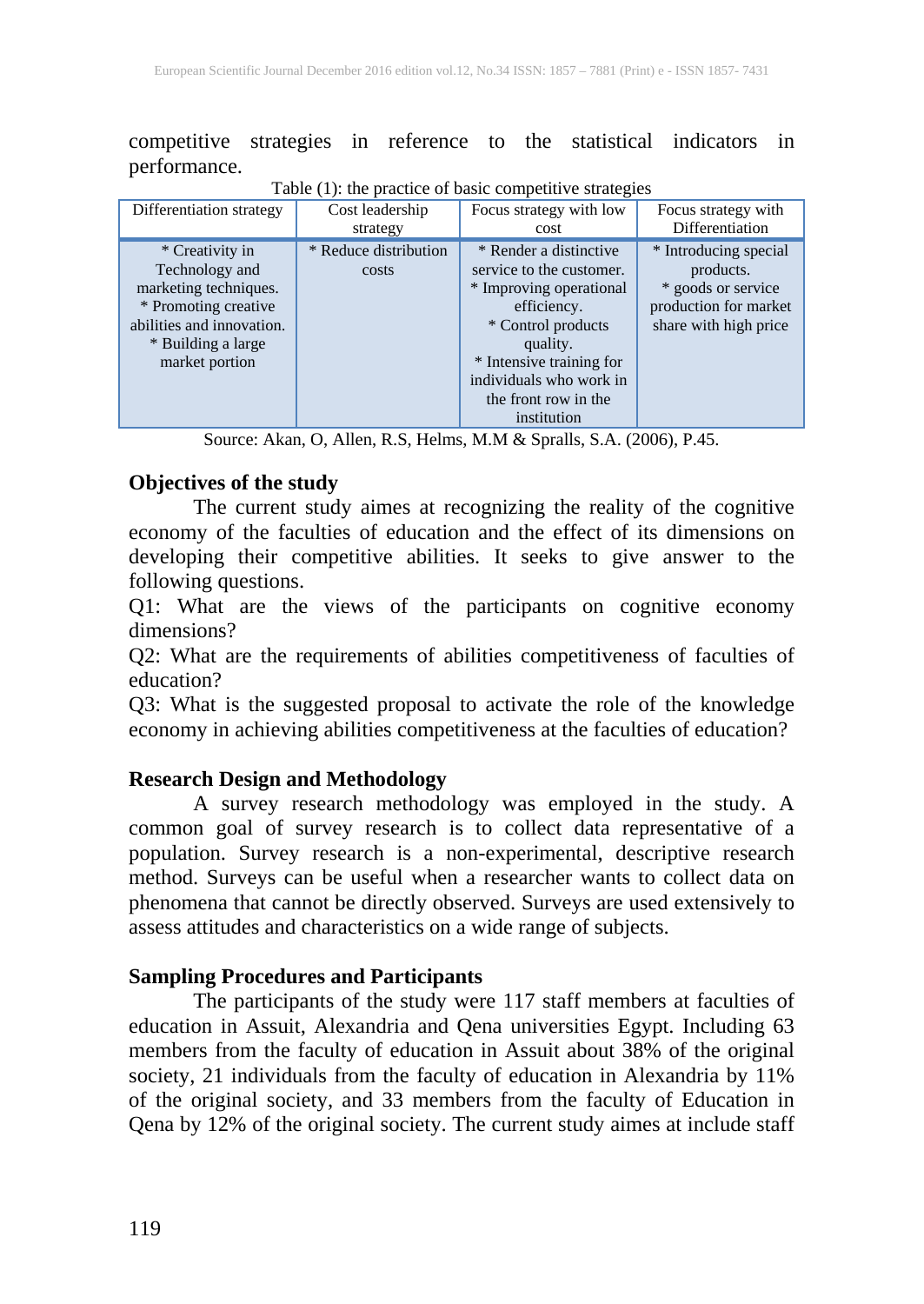members from different types in faculties of education at Assuit, Alexandria, and Qena universities, Egypt.

## **Data Gathering Tools**

The researchers used two questionnaires: The first one included four axis which are; Institutional leadership that contains 7 items, the human resources that contains 4 items, the infrastructure for communication and information technology that contains 5 items besides to Marketing and international cooperation for the institution that contains 11 items. Then, it was applied to a sample of staff members at the faculties of education which researches 117 in order to get acquainted with the reality of the cognitive economy at the faculties of education, and the impact of its dimensions on the development of competitive abilities. The second questionnaire was applied previously to the same sample in order to recognize the requirements of the cognitive economy at the faculty to increase its competitive ability.

The researchers make sure that the validity of the two questionnaires through the validity of the arbitrators as the two questionnaires are presented in their primary form on a number of arbitrators professors at the faculty of Education, so as to know their points of view and benefit from their observations including the dimensions in questionnaire, and its suitability to achieve the objectives of the field study, and the extent of their connectivity and appropriateness to each statement in the dimension to which it belongs.

On the basis of opinions which the arbitrators introduced, same statements have been modified.

The researchers make sure of the stability of the questionnaires through the mode probability, because of its suitability to the educational studies nature, and its ability in revealing accuracy and perfection of the questionnaire which provides us with information. According to this method, the two researches calculate the stability of each questionnaire as follows:

A- Calculation of the stability of each statement in the questionnaire using the following equation:

The stability coefficient =  $\frac{N}{N-1}$   $\left[\frac{L-1}{L}\right]$ 

Where "n" means number of optional possibilities.<br>"L" means probability or any great repetition. means probability or any great for any choice of possibilities which is included in the statement and divided by the total number of sample individuals.

b- Calculation of the stability of each axis in the questionnaire through the calculation of Median which the coefficient statement is consisted of.

c- Calculation of questionnaire stability as a whole through median calculation and the stability of axis that make up the questionnaire. Here, we clarify questionnaire axis coefficients. To verify stability of the questionnaire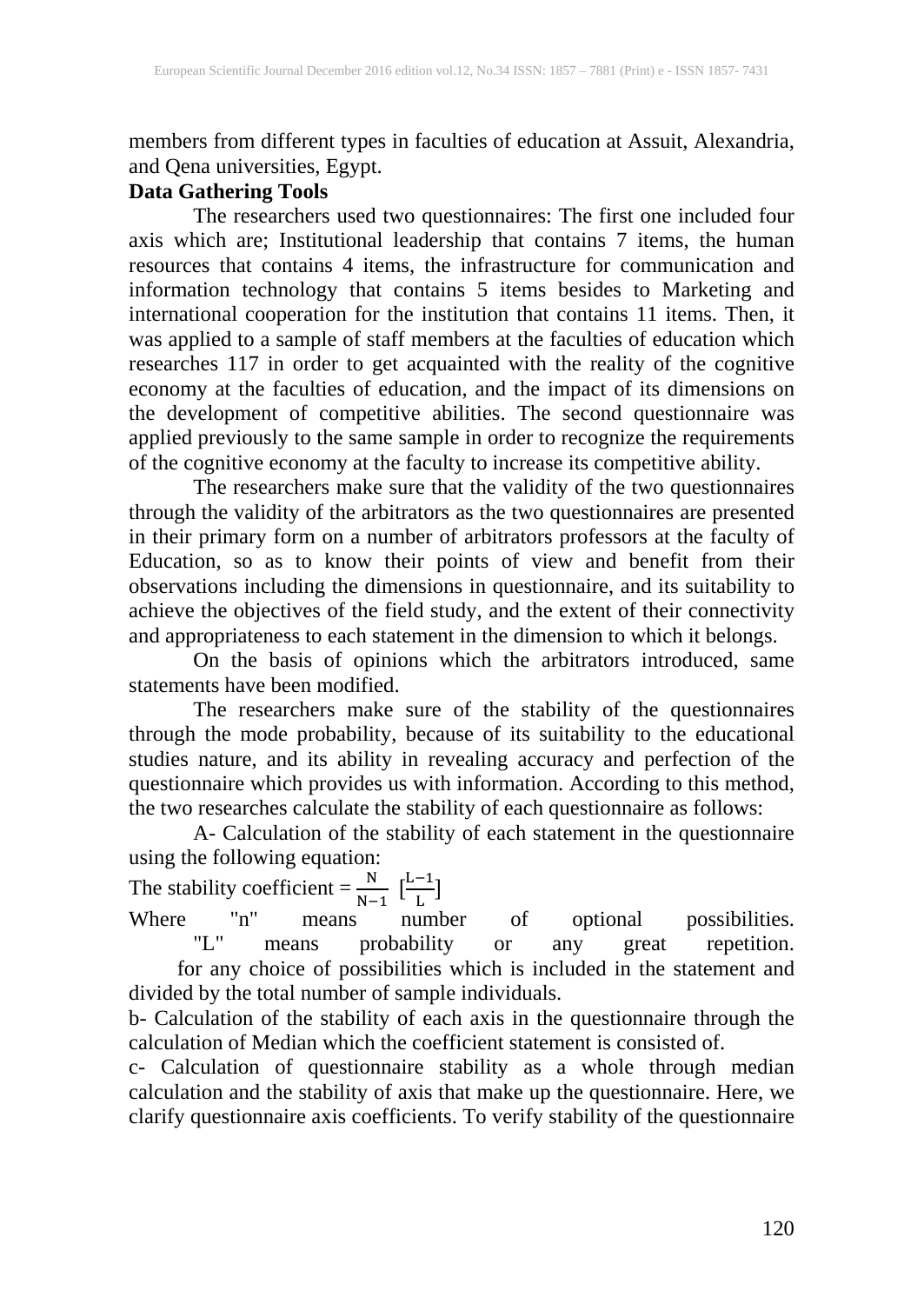#### as a whole and its axis, the research used the mode probability methods, which is shown in the following table, where  $(N=117)$

| economy                                     |               |                 |      |                 |                    |    |                           |  |
|---------------------------------------------|---------------|-----------------|------|-----------------|--------------------|----|---------------------------|--|
|                                             | Institutional | Human resources |      |                 | Infrastructure for |    | Marketing and             |  |
|                                             | leadership    |                 |      | information and |                    |    | international cooperation |  |
|                                             |               |                 |      | communication   |                    |    | of the institution        |  |
|                                             |               |                 |      | technology      |                    |    |                           |  |
| st                                          | S             | st              | S    | st              | S                  | st | ${\bf S}$                 |  |
|                                             | 0.85          | 8               | 0.90 | 12              | 0.83               | 17 | 0.80                      |  |
| $\overline{2}$                              | 0.78          | 9               | 0.71 | 13              | 0.88               | 18 | 0.86                      |  |
| 3                                           | 0.88          | 10              | 0.72 | 14              | 0.77               | 19 | 0.76                      |  |
| $\overline{\mathbf{4}}$                     | 0.65          | 11              | 0.60 | 15              | 0.76               | 20 | 0.78                      |  |
| 5                                           | 0.63          |                 |      | 16              | 0.89               | 21 | 0.65                      |  |
| 6                                           | 0.89          |                 |      |                 |                    | 22 | 0.78                      |  |
| 7                                           | 0.66          |                 |      |                 |                    | 23 | 0.89                      |  |
|                                             |               |                 |      |                 |                    | 24 | 0.63                      |  |
|                                             |               |                 |      |                 |                    | 25 | 0.55                      |  |
|                                             |               |                 |      |                 |                    | 26 | 0.49                      |  |
|                                             |               |                 |      |                 |                    | 27 | 0.55                      |  |
| <b>Axis</b>                                 | 0.72          |                 | 0.71 |                 | 0.81               |    | 0.65                      |  |
| "St" means Statement<br>"S" means Stability |               |                 |      |                 |                    |    |                           |  |

Table (2): Stability Coefficients axis for staff members about the reality of the cognitive

It is clear from the previous table that correlation coefficients of the questionnaire axis which is related to the opinions of staff members about the reality of the cognitive economy at the faculties of education, and the effect of its dimensions on the development of competitive abilities were ranged from (.72 to .81) in terms of the degree of approval. These coefficients denote stability, as the significance of correlation coefficients at the critical value (N-2= 348) was ranged from (0.113 at .05 and .148 at .01). Also, the stability of the questionnaire as a whole (Median=0.72). The stability coefficients are high in comparison with the sample size. Thus, the questionnaire becomes in the final form viable.

|                | Table (3) Stability coefficient axis to identify the requirements of the cognitive economy |           |  |  |  |
|----------------|--------------------------------------------------------------------------------------------|-----------|--|--|--|
| Number         | Statement                                                                                  | Stability |  |  |  |
|                | Setting strategic plans to activate the educational and research                           | 0.80      |  |  |  |
|                | activities in the field of information and communications.                                 |           |  |  |  |
| $\mathfrak{D}$ | Holding international cooperation agreements with the                                      | 0.83      |  |  |  |
|                | pioneer international universities in the field of                                         |           |  |  |  |
|                | communication and information technology.                                                  |           |  |  |  |
| 3              | Establishing research positions in cognitive fields with an                                | 0.76      |  |  |  |
|                | international dimensions.                                                                  |           |  |  |  |
| 4              | Embodying information and communication technology                                         | 0.68      |  |  |  |
|                | (ICT) in the curriculums and research programs and services.                               |           |  |  |  |
| 5              | Enabling staff members of participating in the activities of                               | 0.82      |  |  |  |
|                | information and communication technology in the pioneer                                    |           |  |  |  |
|                | international universities.                                                                |           |  |  |  |
| 6              | Embodying scholastic plans in the faculty courses with an                                  | 0.82      |  |  |  |
|                | international feature.                                                                     |           |  |  |  |

Table (3) Stability coefficient axis to identify the requirements of the cognitive economy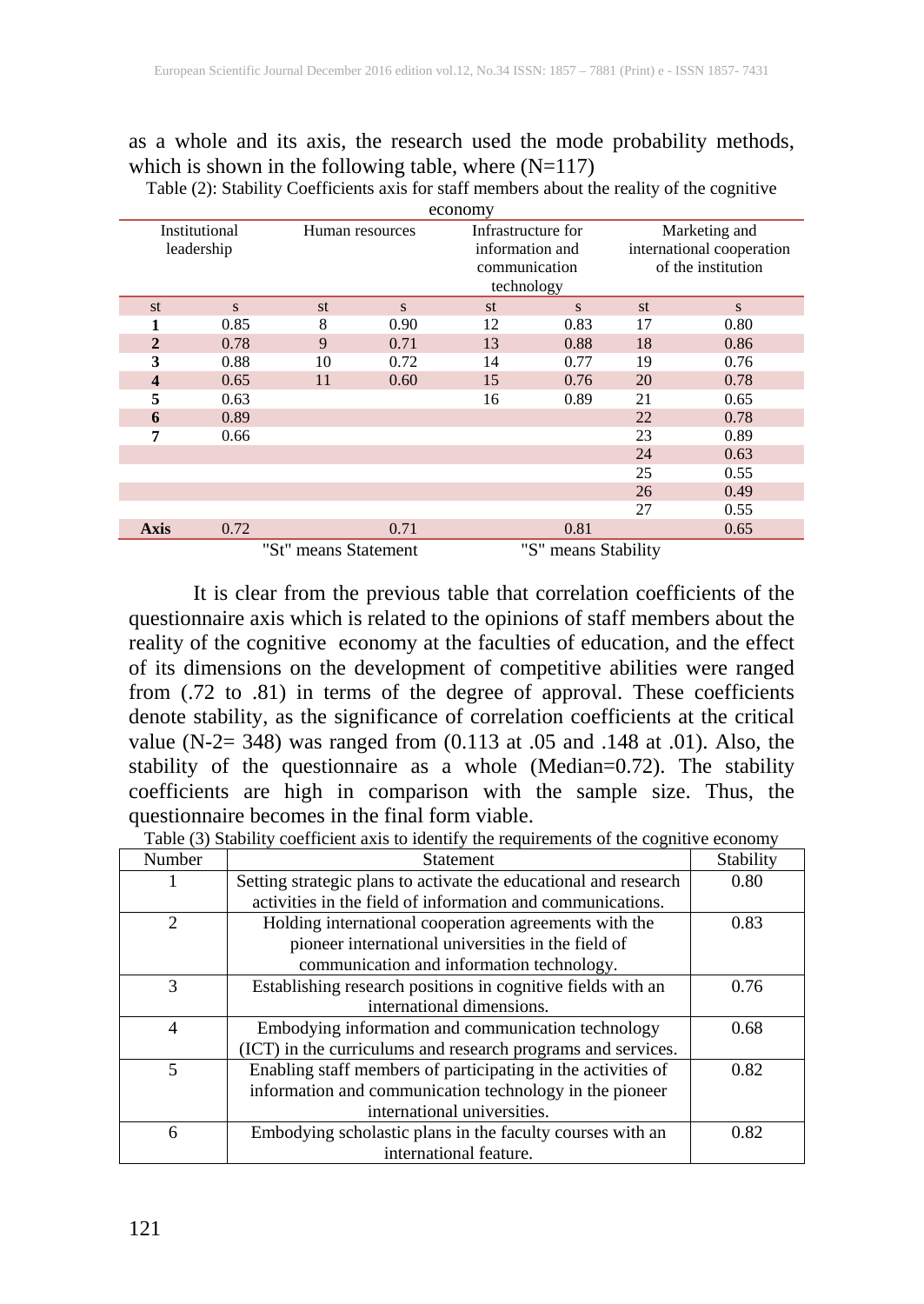|    | Holding agreements and partnership with the world's pioneer | 0.78 |
|----|-------------------------------------------------------------|------|
|    | universities in the field of information technology and     |      |
|    | international communications.                               |      |
| 8  | Appling a strategy to increase the mobility of human        | 0.71 |
|    | resources among universities.                               |      |
| 9  | Providing students with the technological skills which are  | 0.85 |
|    | related to global markets.                                  |      |
| 10 | Including the international dimensions in programs and      | 0.84 |
|    | training courses for staff members.                         |      |
| 11 | Participating in the international universities union in    | 0.80 |
|    | research in the field of information technology and         |      |
|    | communications.                                             |      |
|    | Questionnaire as a whole                                    | 0.80 |

It is clear from the previous table that the correlation coefficients axis which are related to the opinions of the staff members about the cognitive economy requirements to increase the competitive abilities. They range from (0.68 to 0.84) in terms of the degree of approval. These are coefficients which denote stability, because correlation coefficients significance at the critical value (N-2= 348). It ranges from  $(0.113 \text{ at } 0.05 \text{ and } 0.148 \text{ at } 0.01)$ and the stability of the questionnaire as a whole (**Mean** =0.72). They are high coefficients in comparison with the sample size. Thus, the questionnaire becomes in its final form subject to application.

#### **Data Analysis**

After applying the questionnaire on the sample individuals, the two researchers followed the following steps in the statistical treatment of data and individuals responses as follows:

1- Calculate the repetition of sample response under the three ranks of approval (agree – agree to some extent – disagree), and this is introduced to every questionnaire Items.

2- The digital scale was given as follows (Large 3, medium 2, weak 1).

3- Calculate probable mean of the relative weight and calculate the percentage for every item of the questionnaire items. This was done as follows:

(Abdullah Sayed Abdel Gawad, 205, 1983)

## Total fraquency responsex relative weight or digital wieght or response degress

Total frequencies 1- Mean  $=\left(\frac{K1 \times S1 + K2 \times S2 + K3 \times S3}{K1 + K2 + K3}\right)$ 

Mean

"K1" refers to the frequency response which is "achieved".

"K2" expresses the frequency response "to some extent" "K3" expresses the frequency response "cannot be achieved"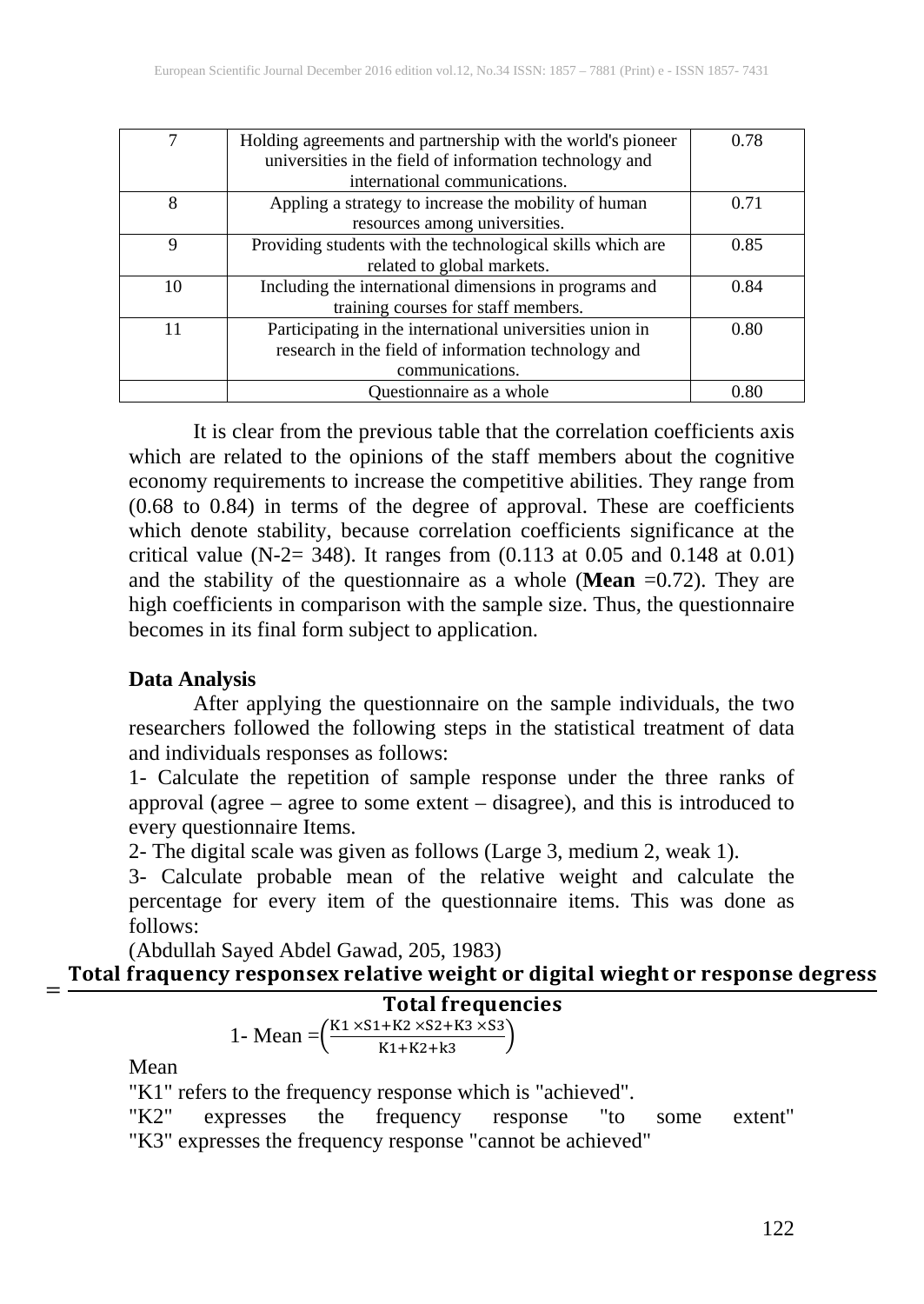Mean percentage = Mean  $\div$  (response number's or number of choice)  $\times$ 100

4- The individuals response were analyzed in the light of the following statistical treatment.

a- The digital weight for the degree of approval on every questionnaire item were ranged from (3 to 1).

b- The approval between intense and average ratio was estimated about every item of the questionnaire items. (Fouad Gorgeous Sayed, 1978, p.414)

The percentage of approval severity

mean=

the greatest degree of approval on the item−the least degree of approval

choices number The percentage of approval mean =  $\frac{3-1}{3} = \frac{2}{3}$  $\frac{2}{3}$  = .67

As the individuals sample is relatively large. Therefore, the individuals' response averages gather around the real mean. So, we can guess the possible points for errors to calculate what is called standard error through assessing the standard error in comparison with approval mean at every item of the Questionnaire items through the following equation:

The standard error = 
$$
\sqrt{\frac{A \times B}{N}}
$$

As "A" = Approval intensity average ratio on the item=.67  $B'' = 1-A$ 

 $=1-.67=0.33$ 

"N"= number of sample individuals.

5- Identifying the confidence limits in comparison with the research sample as follows:

### **(John Milton Smith: Translator: Ibrahim Bassiouni Emira, 1986,80)**

(1) If the response averages ratio for the sample individuals is limited to (.67 + Standard error  $\times$  1.96), (.67 – standard error  $\times$  1.96). It is considered that the individuals sample responses on these items are moderate approval.

(2) If the responses average ratio for the individual greater than or equal to  $(.67 + \text{standard error} \times 1.96)$ , it is considered that there is a tendency to increase approval on the content of this item.

(3) If the responses average ratio for the individuals less than or equal to (.67 – standard error  $\times$  1.96), it is considered that there is a tendency to weaken the approval on the content of these items.

6- Confidence limit was calculated according to the previous relationship to the average of the educational supervisors' responses when

 $N = 117$  as follows.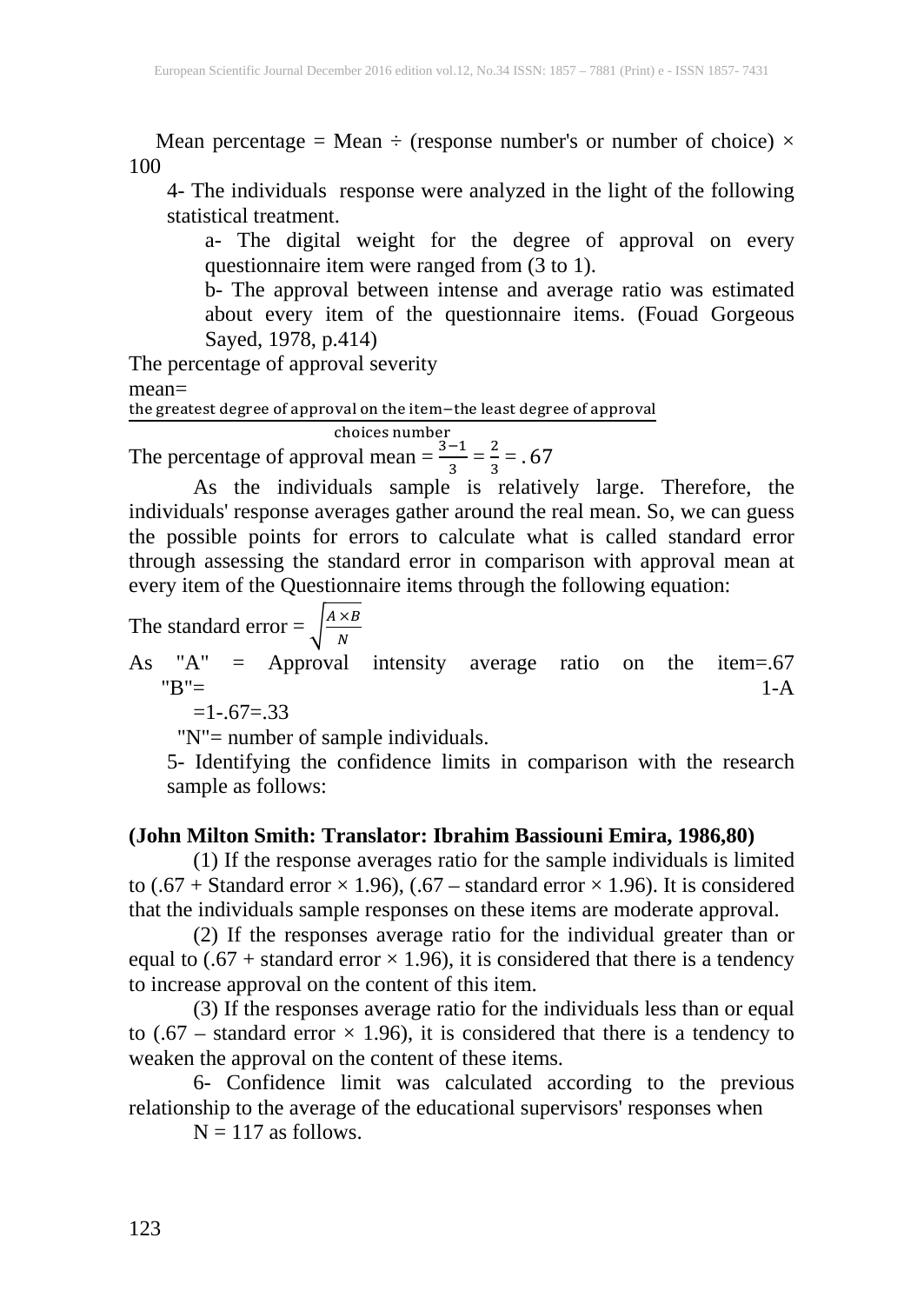$$
X.M = \sqrt{\frac{.67 \times .33}{117}} = .35
$$

Thus, confidence limits for the response average ratio is ranged from  $0.67 + (0.035 \times 1.96) = .76$  as a maximum, and between  $0.67 - (0.35 \times 1.96)$ = .58 as a minimum. Thus, the confidence limits of staff members responses is ranged between (0.60 and 0.61). If the response average ratio become more than (0.73) on the items of questionnaire, it means there is positive or strong trend to achieve the statement in fact or its positive impact or approval. If the response average ratio become less than 0.60. This means that there is a weak tendency towards the rule of not achieving this statement in fact, or its negative impact or non-approval, but if the relative weight is located between the minimum and maximum, the approval or verification degree will be medium or the effect will be positive or negative.

| Tuble (1). Community minimum for the responses the sumple |                       |  |  |  |  |
|-----------------------------------------------------------|-----------------------|--|--|--|--|
| Confidence limits                                         | The sample as a whole |  |  |  |  |
| The Maximum                                               | 0.72                  |  |  |  |  |
| The Minimum                                               | 0.62                  |  |  |  |  |
|                                                           |                       |  |  |  |  |

Table (4): Confidence limits for the responses the sample

#### **Results and Discussion**

To identify the reality of the cognitive economy at the faculties of education and the effect of its dimensions in the development of competitive ability from the point of view of the study sample, the researchers followed the following procedures:1- The questionnaire was applied to the study sample, and the individuals responses were uploading on the items.

2- The relative weights were calculated for each statement or each axis separately.

Staff members' perceptions of the reality of cognitive economy at the faculties of education and the impact of its dimensions in the development of their competitiveness in the questionnaire axis in terms of the degree of approval.

W: the relative weight.

T: tidiness.

|                                     | Staff member $n = 117$ |                     |                  |   |  |
|-------------------------------------|------------------------|---------------------|------------------|---|--|
| Axis                                |                        | Verification degree | Influence degree |   |  |
|                                     |                        | A                   |                  | A |  |
| -Institutional leadership           | 73.83                  |                     | 89.75            |   |  |
| -Human Resources                    | 60.07                  |                     | 92.27            |   |  |
| -Infrastructure for information and | 60.92                  |                     | 87.33            |   |  |
| communication technology            |                        |                     |                  |   |  |
| -Marketing and international        | 58.58                  |                     | 86.27            |   |  |
| cooperation for the institution     |                        |                     |                  |   |  |
| Total                               | 63.35                  |                     | 88.91            |   |  |
|                                     |                        |                     |                  |   |  |

Table (5) Staff members' perceptions of the questionnaire axis

P: Proportional Weight A: Arrangement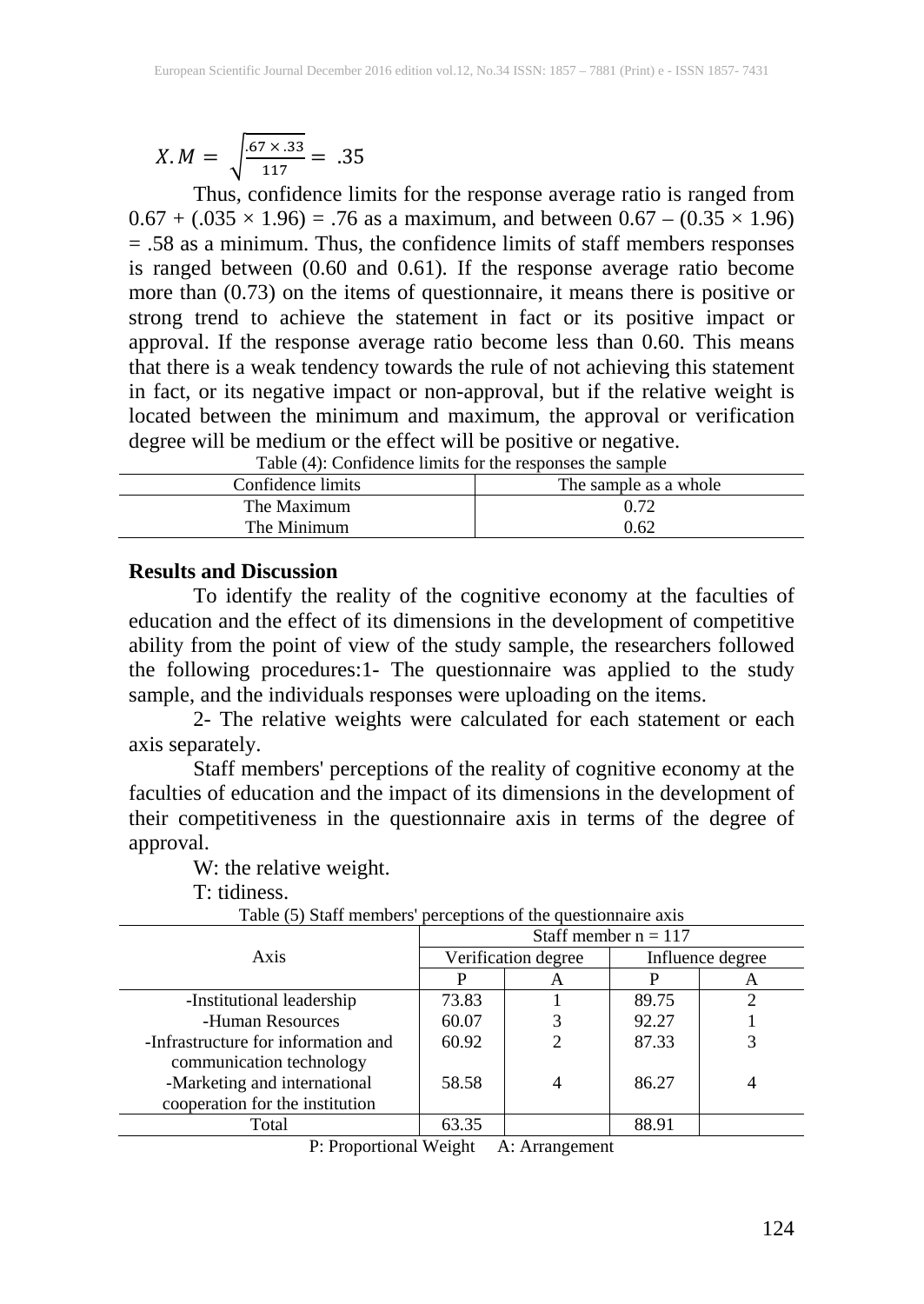The individuals of the total sample to a quite degree realizes the verification about the reality of the cognitive economy at the faculties of Education, and what it involves, as the relative weight average of the sample as a whole reach (63.35) which is lied in the average among confidence limits. This emphasizes the faculty of Education need for more cognitive which is related to information and communication technology to support their competitive abilities.

The individuals of the total sample also stress the influence of cognitive economy dimensions on the competitive abilities in the faculties of Education as the relative weight average of the sample as a whole (88.91). It lies in the maximum of the confidence limits. This emphasizes the importance of cognitive economy as a modern input in fulfilling competitiveness.

| Table (0) Starf members perceptions of misututional leadership |                         |                |                  |                |
|----------------------------------------------------------------|-------------------------|----------------|------------------|----------------|
|                                                                | Staff members $n = 117$ |                |                  |                |
|                                                                | Verification            |                | Influence degree |                |
| <b>Statements</b>                                              | degree                  |                |                  |                |
|                                                                | P                       | A              | P                | A              |
| 1- Publishing the culture which is related to                  | 88.54                   | $\mathfrak{D}$ | 93.71            |                |
| how to deal with information and                               |                         |                |                  |                |
| communication technology                                       |                         |                |                  |                |
| 2- Supporting information and                                  | 79.54                   | $\overline{4}$ | 78.79            | 1              |
| communication systems at the faculty                           |                         |                |                  |                |
| 3- Encouraging employees to use                                | 88.31                   | 3              | 93.51            | $\overline{2}$ |
| information and communication technology                       |                         |                |                  |                |
| 4- It allows training courses for workers in                   | 91.2                    | 1              | 92.55            | 3              |
| the field of information and communication                     |                         |                |                  |                |
| technology                                                     |                         |                |                  |                |
| 5- The ability to deal efficiently with the                    | 59.41                   | 6              | 89.32            | 6              |
| information and communication systems                          |                         |                |                  |                |
| 6- The leadership links its policy to the                      | 57.32                   | 7              | 90.55            | 4              |
| information and communication systems                          |                         |                |                  |                |
| 7- motivation the activation of laws which                     | 60.51                   | 5              | 89.8             | 5              |
| is related to information and                                  |                         |                |                  |                |
| communication technology                                       |                         |                |                  |                |
| Total                                                          | 73.83                   |                | 89.75            |                |

#### **A-Institutional leadership Axis**

Table (6) Staff members' perceptions of "Institutional leadership"

It is clear from the above table that the institutional leadership axis comes at the first place for the sample as a whole which is achieved moderately, as the relative weight average of the sample as a whole reached 73.83.This emphasizes the administrative leadership needs at the faculties of Education to link its policy to communication and information systems, its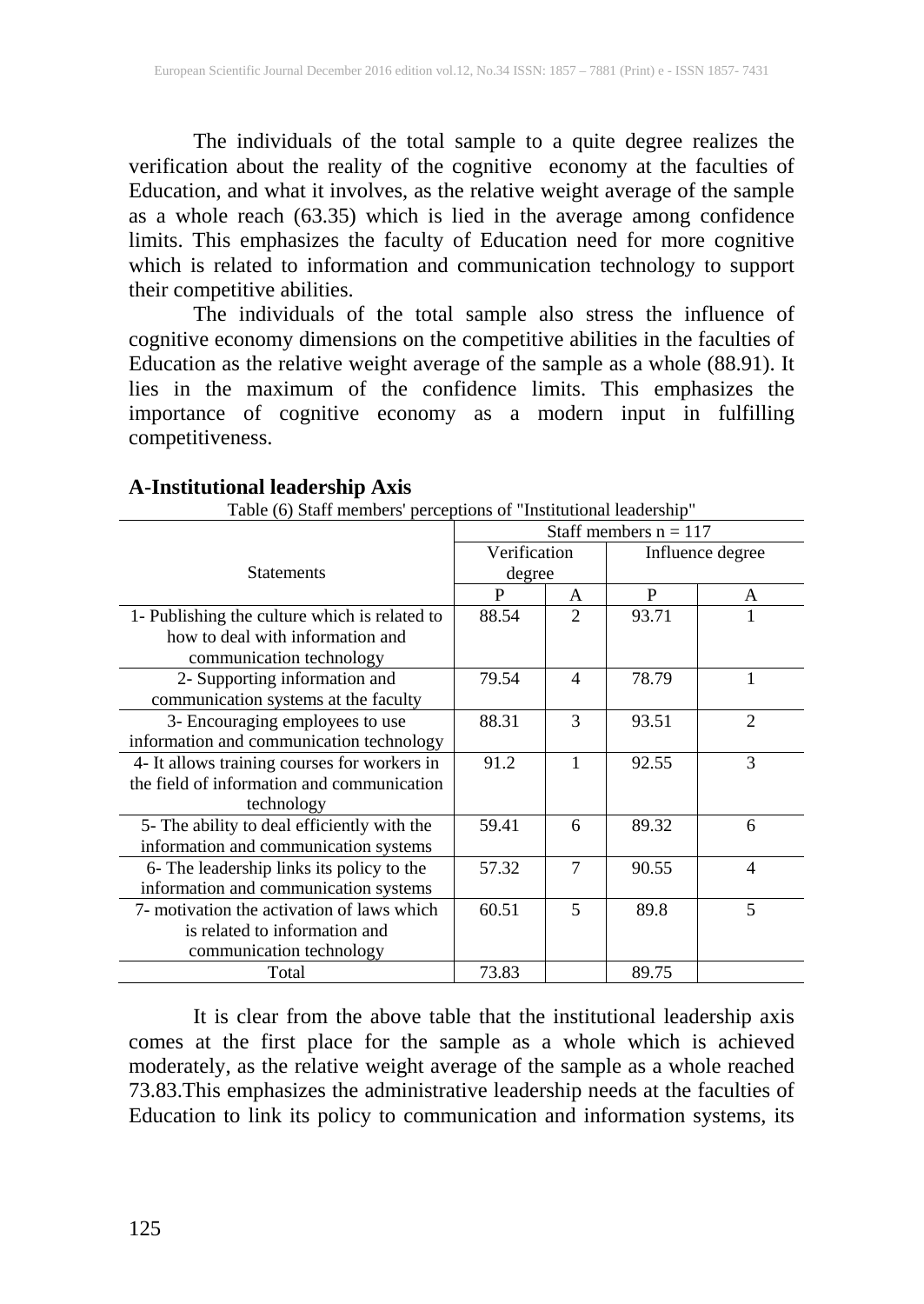desire to activate the laws which is related to it, and increase its ability to work with information and communication systems.

It has come at the second place in terms of the high effect from the individuals sample viewpoint, and the relative weight which reach (89.75).This emphasizes the importance of the role of the institutional leadership in the development of the cognitive economy at the faculties of Education and enhancing its competitive abilities through publishing the culture which deals with the information technology and communication, and allows training courses for workers in this field.

| Table (7) Staff members' perceptions of "Human Resources" |                     |                             |       |                  |
|-----------------------------------------------------------|---------------------|-----------------------------|-------|------------------|
| statement                                                 | Staff members N=117 |                             |       |                  |
|                                                           | Verification        |                             |       | Influence degree |
|                                                           | degree              |                             |       |                  |
|                                                           | P                   | A                           | P     | A                |
| 8- The faculty has a distinctive human                    | 75.33               | 1                           | 92.58 | 3                |
| competencies in the field of information                  |                     |                             |       |                  |
| and communication technology                              |                     |                             |       |                  |
| 9- Faculty has workers who have the skills                | 64.64               | 3                           | 93.89 | $\mathfrak{D}$   |
| that enable them to deal with information                 |                     |                             |       |                  |
| and communication technology                              |                     |                             |       |                  |
| 10- Faculty employs its human resources                   | 65.6                | $\mathcal{D}_{\mathcal{L}}$ | 96.41 |                  |
| to support its competitive abilities in the               |                     |                             |       |                  |
| field of information and communication                    |                     |                             |       |                  |
| 11- There is an active plan in the faculty to             | 34.72               | $\overline{4}$              | 86.41 | 4                |
| develop the workers skills in the                         |                     |                             |       |                  |
| information and communication                             |                     |                             |       |                  |
| technology                                                |                     |                             |       |                  |
| Total                                                     | 60.07               |                             | 92.27 |                  |

#### **B-Human Resources**

It is clear from the previous table that the "human resources axis" came in the third place for the sample as a whole, which is achieved moderately, as the relative weight average of the samples as a whole reached (60.07). This confirms the need for activated plans for the development of workers skills in communication and information field.

It also came in the first place in terms of the effect with a high degree from the individual sample point of view, and relative weight reached (92.27). This emphasizes the importance of the faculty role which own distinctive human competitive in the information and communication technology field through the skills which the workers have. These skills manage them to deal with information and communication technology.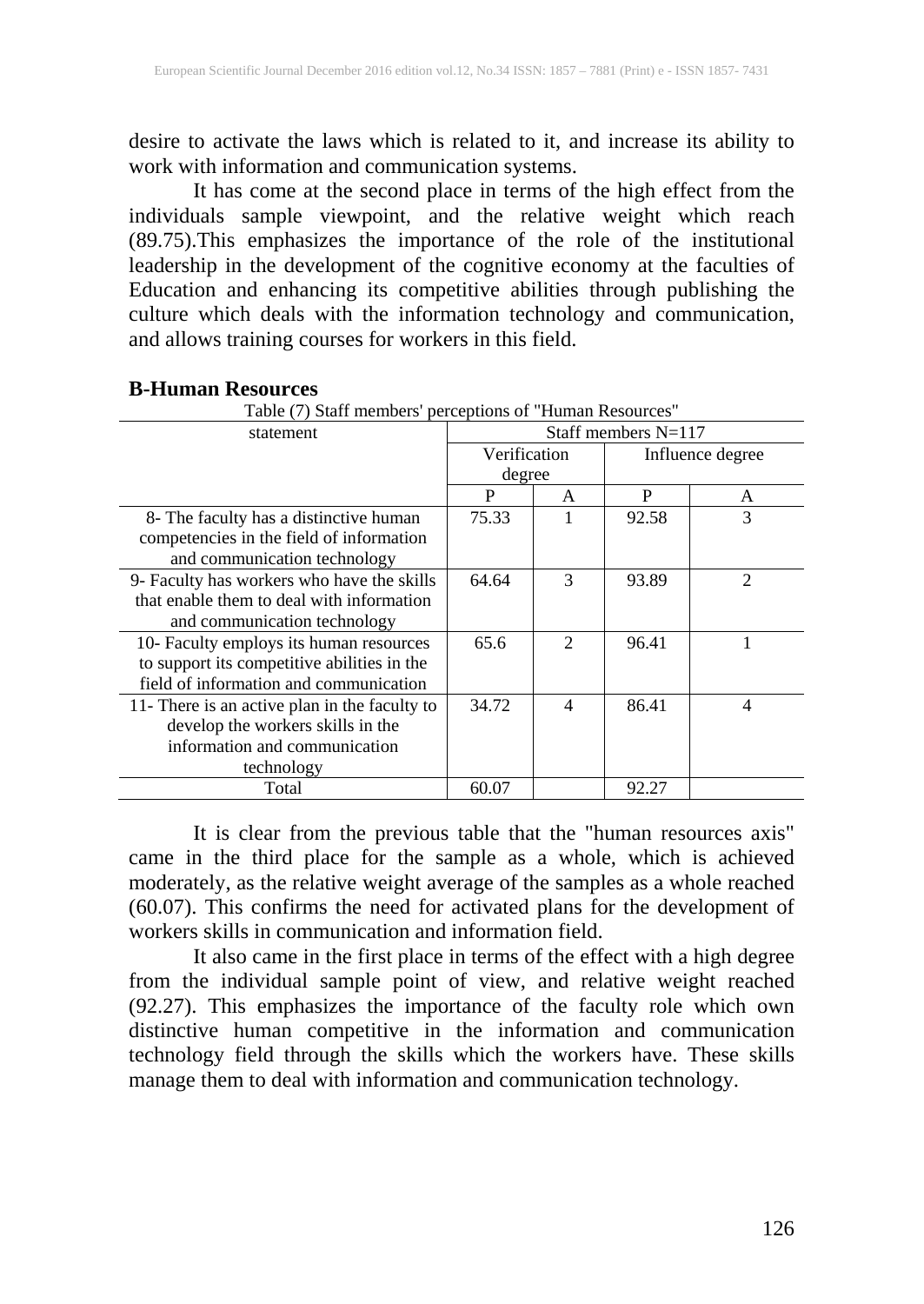### **c- The infrastructure for information and communication technology**

| communication technology                     |                       |                             |                  |                |  |
|----------------------------------------------|-----------------------|-----------------------------|------------------|----------------|--|
|                                              | Staff members $n=117$ |                             |                  |                |  |
| <b>Statement</b>                             | Verification          |                             | Influence degree |                |  |
|                                              | degree                |                             |                  |                |  |
|                                              | P                     | A                           | P                | A              |  |
| 12- The materialistic resources and the      | 57.81                 | 3                           | 92.81            |                |  |
| adequate equipments are provided to deal     |                       |                             |                  |                |  |
| with information technology                  |                       |                             |                  |                |  |
| 13- The faculty has advanced technology      | 78.1                  |                             | 78.11            | 5              |  |
| that enables it to compete locally           |                       |                             |                  |                |  |
| 14- Faculty has advanced technology that     | 59.1                  | $\mathcal{D}_{\mathcal{L}}$ | 84.8             | 4              |  |
| enables it to compete internationally.       |                       |                             |                  |                |  |
| 15- Possessing the necessary material        | 55.2                  | $\overline{4}$              | 91.81            | $\mathfrak{D}$ |  |
| resources to offer programs and services     |                       |                             |                  |                |  |
| which are related to information technology. |                       |                             |                  |                |  |
| 16- The faculty assigns the cognitive        | 54.5                  | 5                           | 89.14            | 3              |  |
| resources in the library to support          |                       |                             |                  |                |  |
| information technology and communication.    |                       |                             |                  |                |  |
| Total                                        | 60.92                 |                             | 92.27            |                |  |

Table (8) Staff members' perceptions of "the infrastructure for information and communication technology"

It is clear from the above table that the axis of "infrastructure of information and communication technology came in the second place for the sample as a whole, which is achieved moderately as the relative weight average of the sample as a whole reached (60.92). This emphasizes the need for necessary financial resources to offer programs and services which is related to information technology, and assigning the cognitive sources in the library to support information and communication technology.

Moreover, It has come at the fourth place in terms of the high degree of effect on the individuals sample from their point of view, and the relative weight reach (87.33). This emphasizes the important of abundant of the materialistic resources and the adequate equipment to deal with information technology which enables it to compete both locally and internationally.

| D- Marketing and international cooperation for the institution |  |  |
|----------------------------------------------------------------|--|--|
|----------------------------------------------------------------|--|--|

Table (9) Staff members' perceptions of the axis of "Marketing and International Cooperation for the Institution"

|                                       | Staff members $n=117$ |   |                  |   |  |
|---------------------------------------|-----------------------|---|------------------|---|--|
| statement                             | Verification degree   |   | Influence degree |   |  |
|                                       |                       | A |                  | A |  |
| 17- Interesting in the marketing      | 77.6                  |   | 90.2             |   |  |
| services and programs which are       |                       |   |                  |   |  |
| offered through the faculty globally. |                       |   |                  |   |  |
| 18- Interesting in the marketing      | 54.3                  |   | 92.46            |   |  |
| services and programs which are       |                       |   |                  |   |  |
| offered by the faculty locally.       |                       |   |                  |   |  |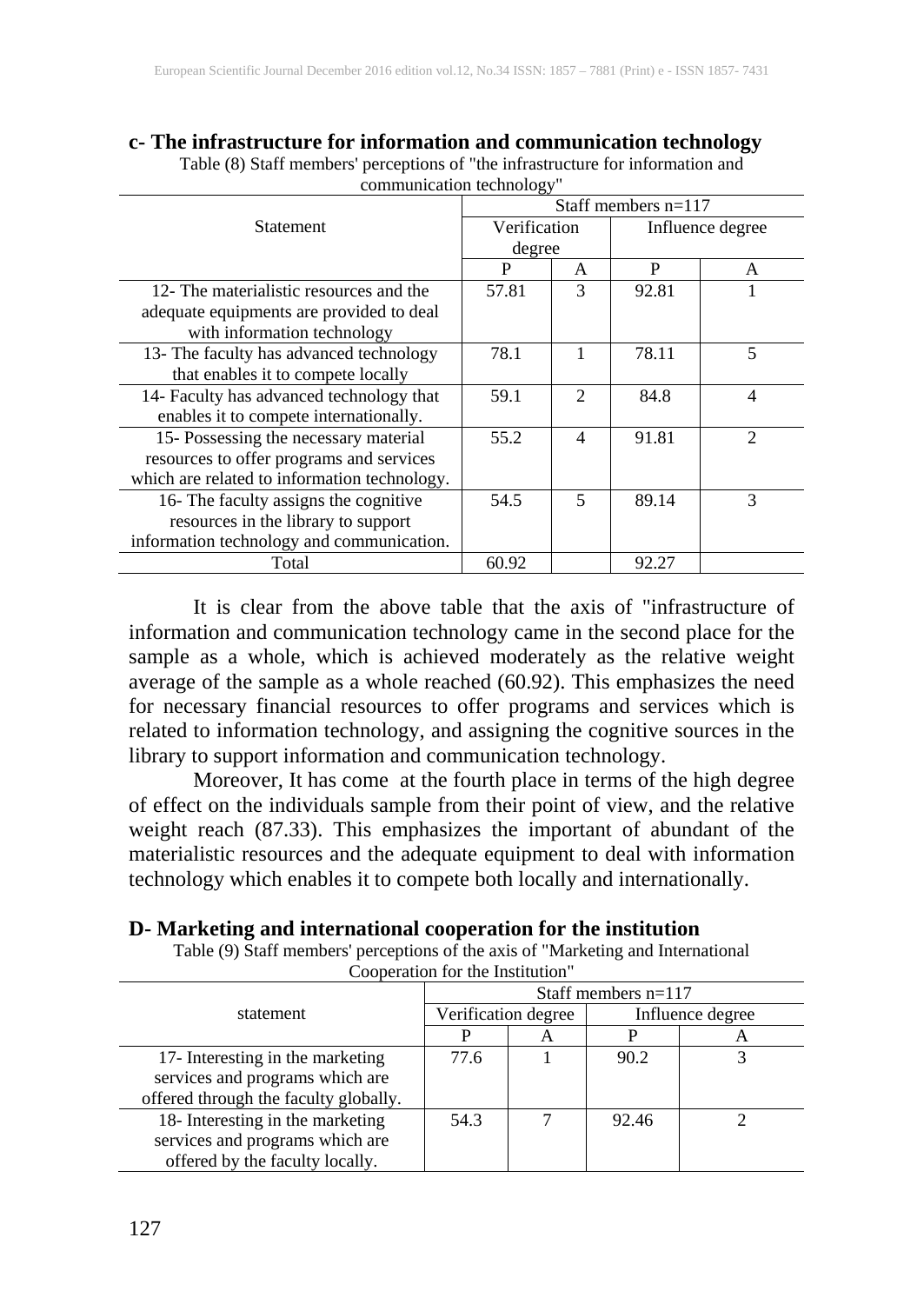| 19- Maintaining the presence in the<br>global markets for technological<br>Education.                                                                               | 53.2  | 8                        | 89.3  | 5              |
|---------------------------------------------------------------------------------------------------------------------------------------------------------------------|-------|--------------------------|-------|----------------|
| 20- The faculty has to meet the needs<br>for local and global markets of<br>distinctive specialists in the field of<br>information and communication<br>technology. | 54.6  | 6                        | 91.3  | $\overline{4}$ |
| 21- Providing learning outcomes which<br>can compete in the local markets.                                                                                          | 75    | 28                       | 76.45 | 11             |
| 22- Providing learning outcomes which<br>can compete in the global markets.                                                                                         | 53.11 | 9                        | 92.5  | $\mathbf{1}$   |
| 23- Applying a strategy to reach the<br>best positions in the international<br>markets.                                                                             | 32.11 | 11                       | 88.8  | 6              |
| 24- Holding cooperation agreements<br>and partnership to exchange students<br>and researchers with the pioneer global<br>universities.                              | 66.2  | $\overline{\mathcal{L}}$ | 81.9  | 8              |
| 25- Holding cooperation agreements<br>and partnerships with the global<br>universities in the field of information<br>and communication technology.                 | 50.53 | 10                       | 81.11 | 9              |
| 26- Doing collaborative researches<br>with the global universities which<br>achieve international competitiveness.                                                  | 67.5  | 3                        | 78.6  | 10             |
| 27- Cooperation with international<br>organizations and institutions to<br>transfer academic cognitive and<br>research                                              | 60.2  | 5                        | 86.4  | $\overline{7}$ |
| Total                                                                                                                                                               | 58.58 |                          | 86.27 |                |

It is clear from the previous table that the axis of the marketing and international cooperation for the institution came at the fourth place for the sample as a whole, which was achieved moderately, as the relative weight average of the sample as a whole reach (58.58). This emphasizes the need to apply strategy to reach the best positions in the global markets, and the necessity to do collaborative researchers in the global universities that achieve global competitiveness. Provide learning outcomes in the local and global markets.

It has also come at the third place in terms of the effect with a high degree from the individuals sample point of view, and the relative weight which reached (86.27). This emphasizes the importance of marketing services programs which are offered by the faculty, and holding cooperation agreements and partnerships to exchange students and researchers with the pioneer global universities. Also, holding cooperation agreements and partnerships with the global universities in the field of information and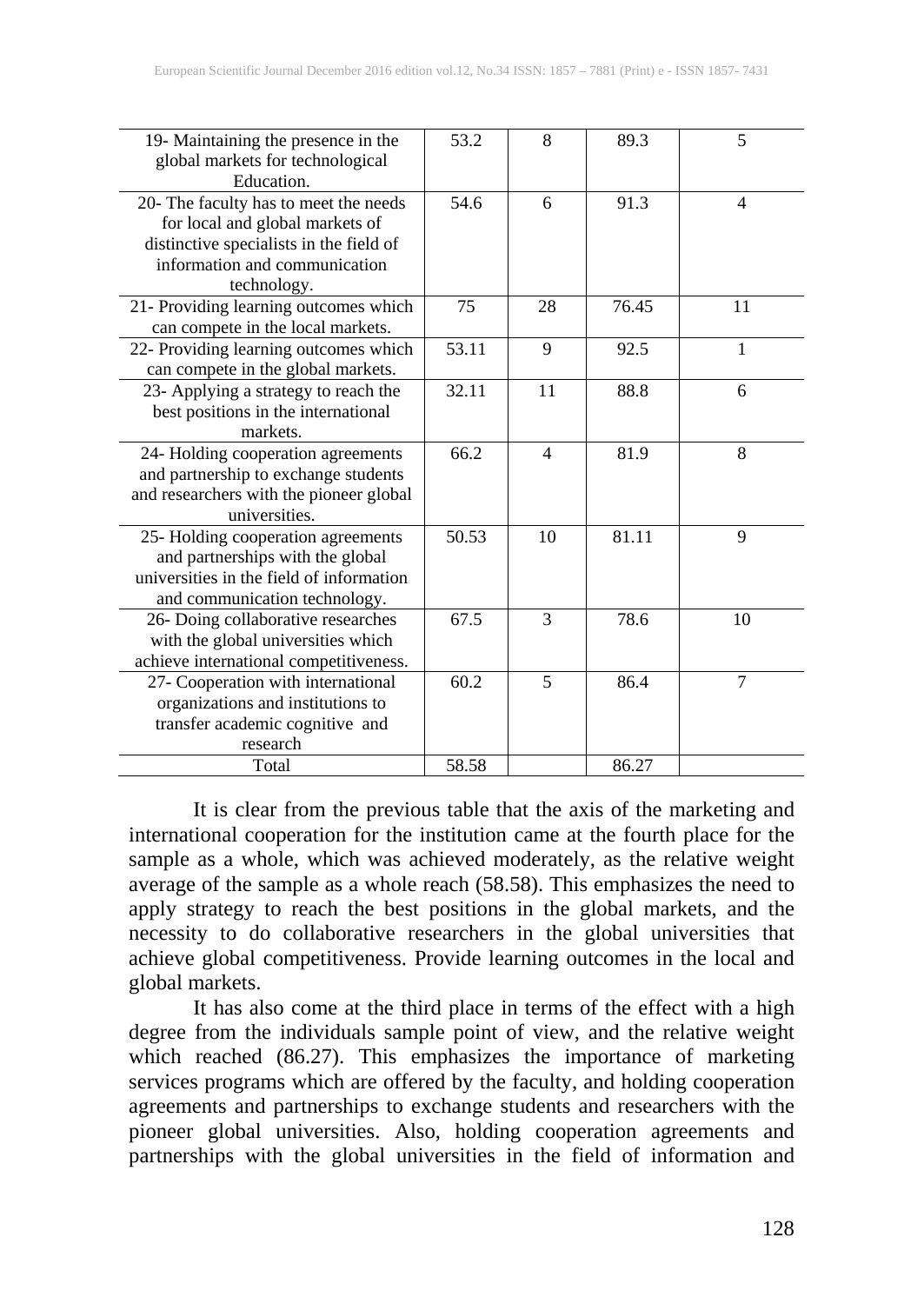communication technology. The faculty has to meet the needs for local and global markets of distinctive specialists in the field of information and communication technology.

#### **Secondly: The requirements of the cognitive economy in the faculties to increase their competitiveness**

Table (10) Staff members' perceptions of the requirements of the cognitive economy in the faculty its competitiveness.

| Statement      |                                                                                                                                                                   | Staff members $n=117$ |                     |  |
|----------------|-------------------------------------------------------------------------------------------------------------------------------------------------------------------|-----------------------|---------------------|--|
|                |                                                                                                                                                                   |                       | Verification degree |  |
|                |                                                                                                                                                                   | P                     | A                   |  |
| 1              | Setting strategic plans to activate the educational and research<br>activities in the information and communication field.                                        | 87.34                 | 3                   |  |
| $\overline{2}$ | Holding international cooperation agreements with the<br>pioneer world's universities in the information and<br>communication technology field.                   | 69.58                 | 9                   |  |
| 3              | Establishing research positions in cognitive fields with an<br>international dimensions.                                                                          | 67.91                 | 10                  |  |
| 4              | Embodying information and communication technology in<br>the curriculums and research programs and services.                                                      | 92.58                 | $\mathbf{1}$        |  |
| 5              | Enabling staff members to participate in the information<br>technology activities and communicate with the pioneer<br>global universities.                        | 91.76                 | $\mathfrak{D}$      |  |
| 6              | Embodying study plans in the faculty curriculums with an<br>international feature.                                                                                | 44.39                 | 11                  |  |
| 7              | Holding cooperation agreements and partnership with the<br>pioneer global universities in the field of information<br>technology and international communication. | 86.59                 | 5                   |  |
| 8              | Applying a strategy to increase the mobility of human cadres<br>between universities.                                                                             | 87.01                 | $\overline{4}$      |  |
| 9              | Providing students with technological skills which are related<br>to the global markets.                                                                          | 79.4                  | 6                   |  |
| 10             | Embodying the international dimension in training courses<br>and programs for staff members.                                                                      | 74.4                  | $\overline{7}$      |  |
| 11             | Participating at pioneer global research universities union in<br>the field of information and communication technology                                           | 74.4                  | 8                   |  |
|                | Total                                                                                                                                                             | 78.09                 |                     |  |

It is clear from the previous table that the sample individuals emphasize the great importance of the cognitive economy requirements in the faculties of Education to achieve the competitive ability in relative weight (78.096), where the sample individuals responses came in a high degree to some statements like (1,4,5,8,7,9). Also, the sample individuals response came in a medium degree on certain statements such as (2,3,10,11), but the statement number (6) came in the last rank in a week degree.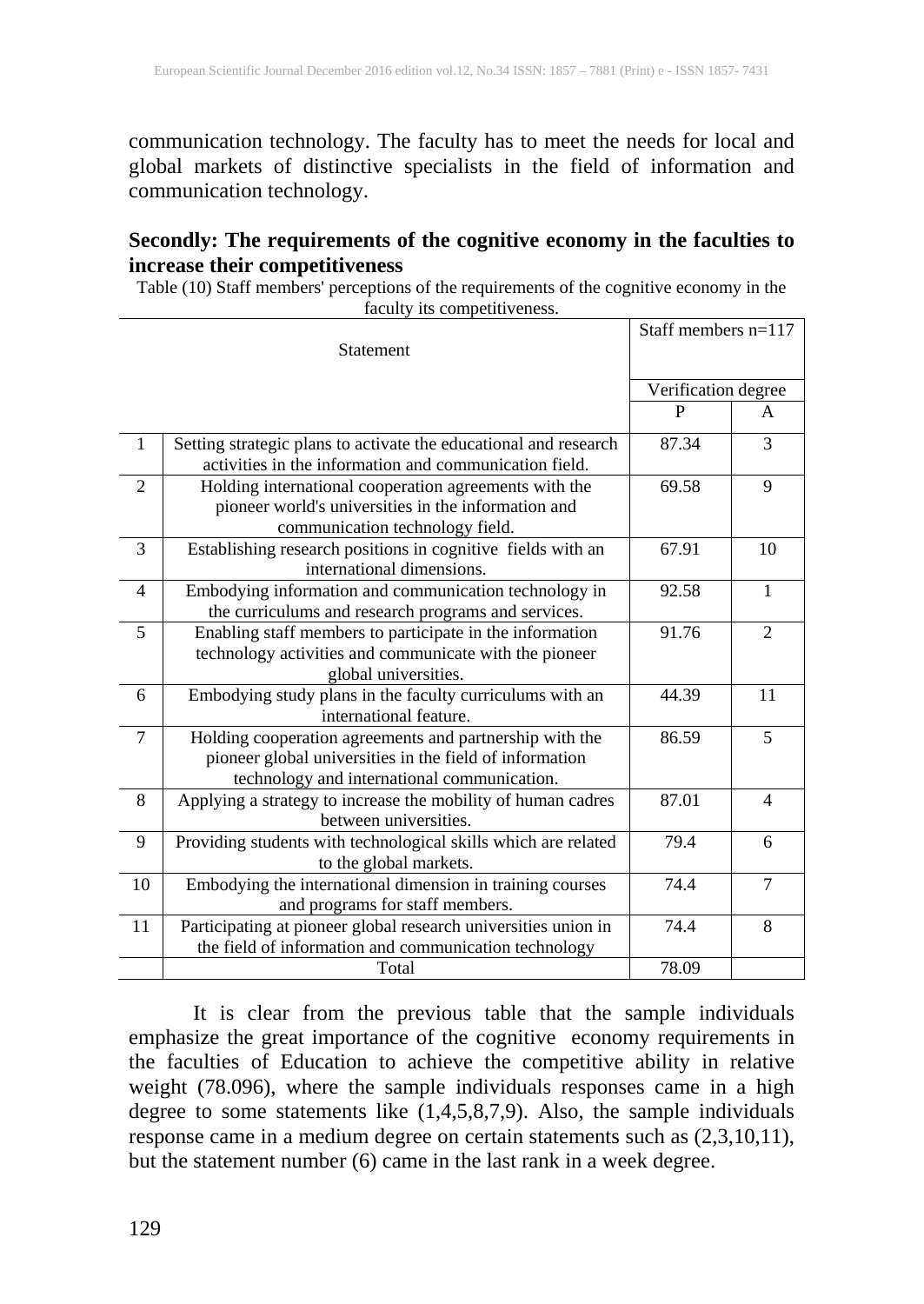### **Proposal**

In the light of the theoretical literature study and relevant scientific studies, and the filed study results, which showed the importance of the cognitive economy as an input to achieve competitiveness at the faculties of Education, which the result of the study showed. This also requires conception formulation which contains the following:

### **Philosophy of proposal**

By the way of the cognitive society which emphasizes considering cognitive is the power which is based on the cognitive production. Form out of the privileged society and its ability to compete and face challenges depends mainly on the production and marketing of cognitive so that it can become an important economic source which doubles power capacities and pave the way to the evolution, improvement and progress. This requires the availability of leadership and institutional leaders and infrastructure for information technology which is able to deal with the variability, and changes.

The philosophy of visualization is based upon a set of the most important foundations:

Learning is the most important source of enhancing the international competition.

Learning is the passkey to enter the cognitive era and the development of societies.

- The challenge is the success range in reaching the optimal investment of technology in order to increase the quality of education, expand the spread of education, and achieve spreading cognitive.

### **The objectives of proposal visualization**

From the previous show to the philosophy of visualization, and its bases, we can identify objectives of visualization as follows:

- Shedding light on the reality of cognitive economy at the faculties of education, and its influence on the development of competitive abilities

- Identifying some necessary requirements for the success of the school administration in order to face the phenomenon of abuse in the treatment of children and neglect as well.

### **Procedures of the proposal visualization**

- Spreading the cognitive economy culture among institutions and workers.

- Activating the economy culture to include the following: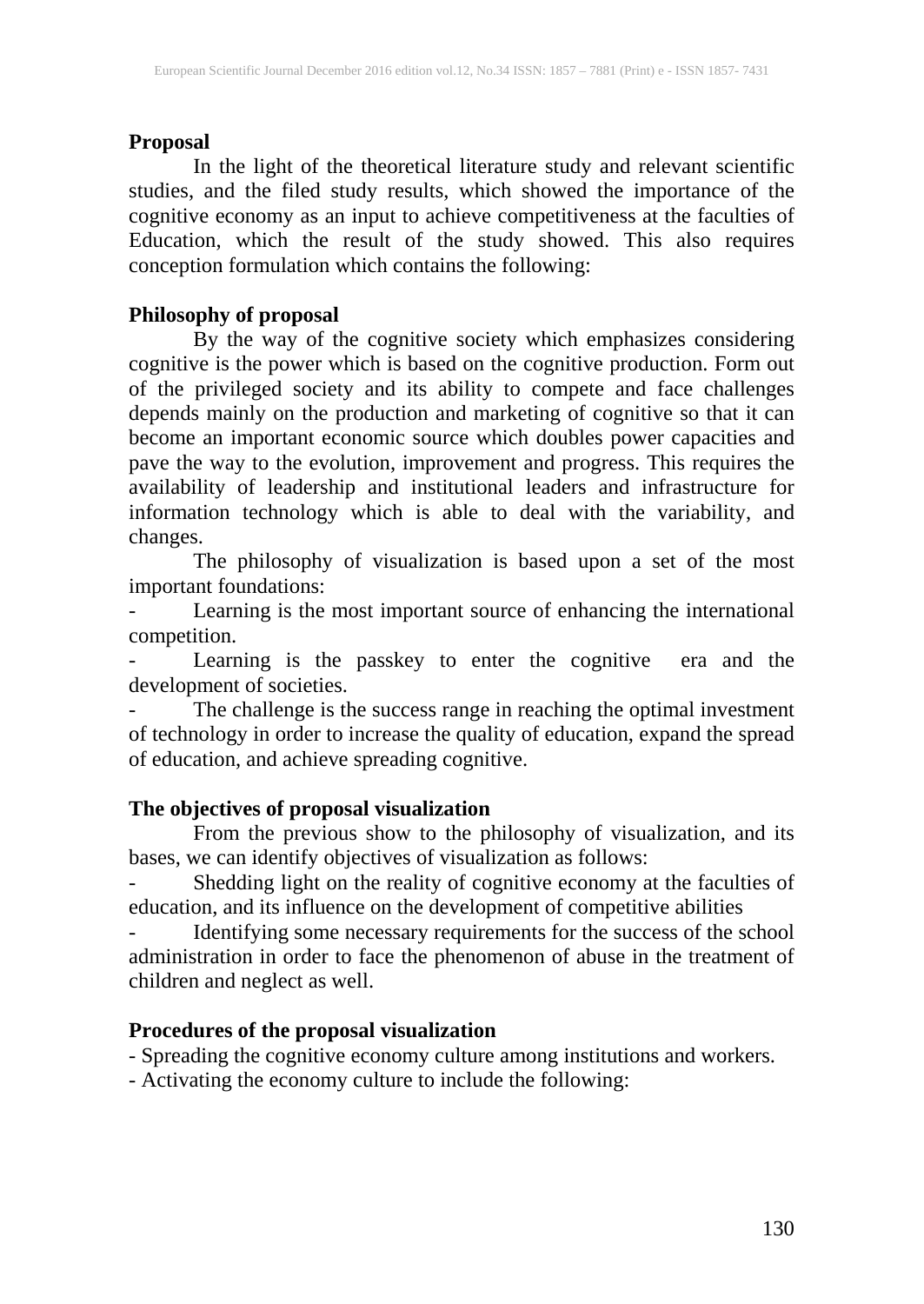#### **A- The institutional leadership**

The institutional leadership has a great role towards the cognitive based economy. So, it must do the following:

- Linking its policy to the in for motion and communication systems.

- The ability to deal efficiently with the information and communication systems.

- Keeping on the activation of lows which are related to information and communication technology.

- Also, it must be increased the activation of the following:

 -Availability of training courses in the information and communication technology systems.

 -Spreading the culture of dealing with information and communication technology.

 -Encouraging the workers to use information and communication technology.

#### **B- Human resources**

There should be care of human resources through:

The faculty employs its human resources to support their competitive abilities in the information and communication fields.

- Having a plan for the development of employees' skills in information and communication technology.

It must activate the following:

The availability of workers who have skills that enables them to deal with the information and communication technology.

Having a plan for the development of employees' skills in the information and communication technology.

#### **Infrastructure for information and communication technology**

There should be care of infrastructure for information and communication technology through:

The availability of advanced technology which enables the workers to compete internationally.

- Providing materialistic resources and the adequate equipment to deal with information technology.

- Providing the necessary material resources to offer programs and services which are related to information technology.

- The faculty has to employ the cognitive resources in the library to support information and communication technology.

- Marketing and International cooperation for the institution.

- There should be interest in marketing and international cooperation through.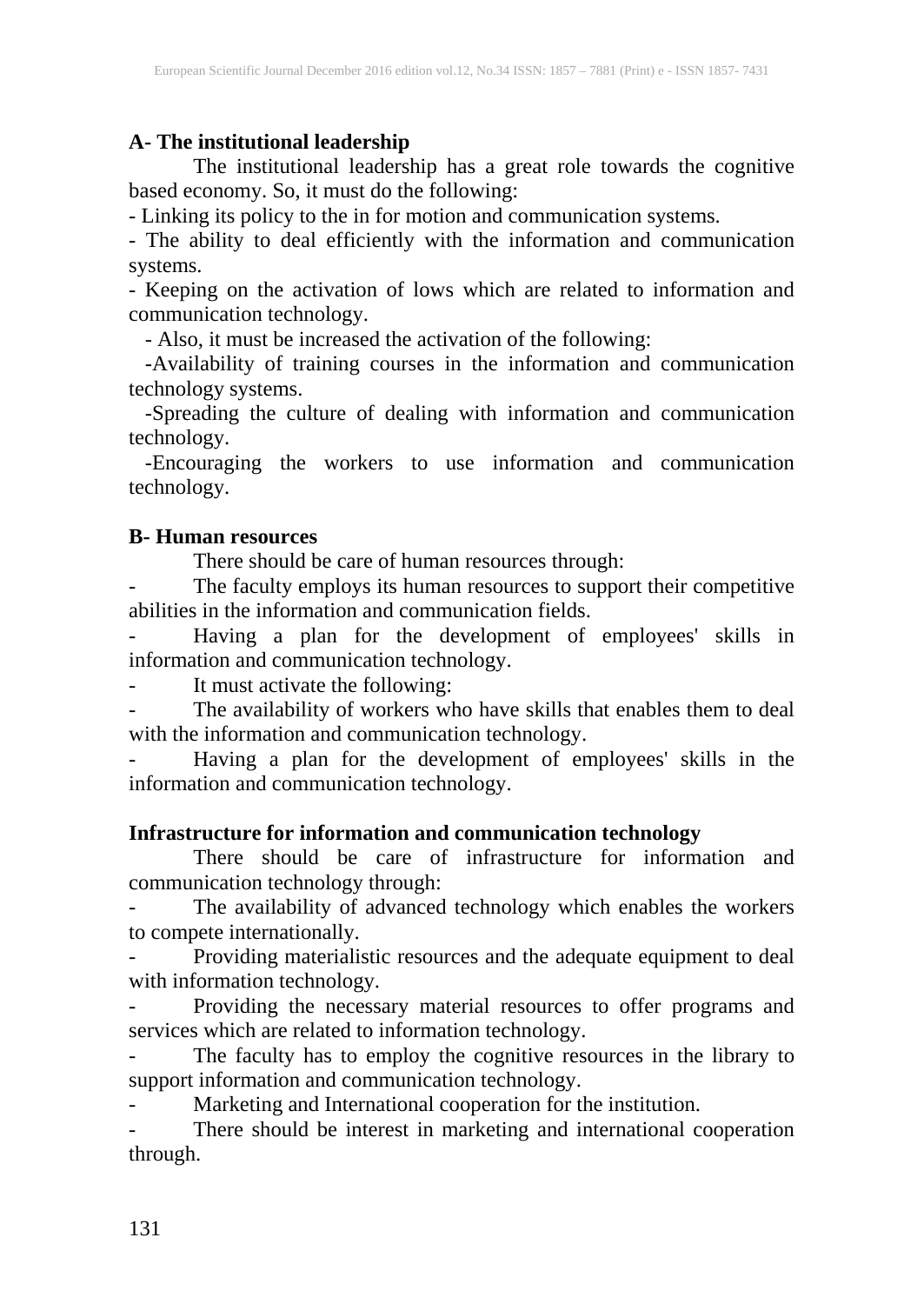Interesting in marketing services and programs which are offered by the faculty internationally.

- Interesting in the marketing services and programs which are offered by the faculty locally.

Maintaining the presence in the global Technological markets for education.

Meeting the faculty needs of the local and global markets through providing distinctive specialists in the information and communication technology.

Providing learning outcomes that can compete in the local markets.

Providing learning outcomes that can compete in the international markets.

- Applying a strategy to reach the best position in the global markets.

- Holding cooperation agreements and partnership to exchange students and researchers with the pioneer global universities.

- Holding cooperation agreement and partnership with the global universities in the information and communication technology.

- Doing collaborative researches in the international universities that can achieve global competitiveness.

- Cooperating with international organizations and global institutions to transfer academic cognitive and research.

#### **The requirements**

The faculties of education need many cognitive economy requirements to increase their competitiveness which includes:

- Providing organizational culture that supports the excellence, creativity and innovation values.

- Setting strategic plans to activate the educational and research activities in the information and communication field.

- Holding international cooperation agreements with the pioneer global universities in the information and communication technology field.

- Establishing research position in the cognitive fields with an international dimension.<br>- Embodying information and communication technology in the

- Embodying information and communication technology in the curriculum and research programs and services.

- Meet society's expectations of teacher preparation and training locally and internationally.

- Enabling staff members to participate in the information and communication technology activities in the pioneer global universities.

- Embodying study plans in the faculty curriculums with an international feature.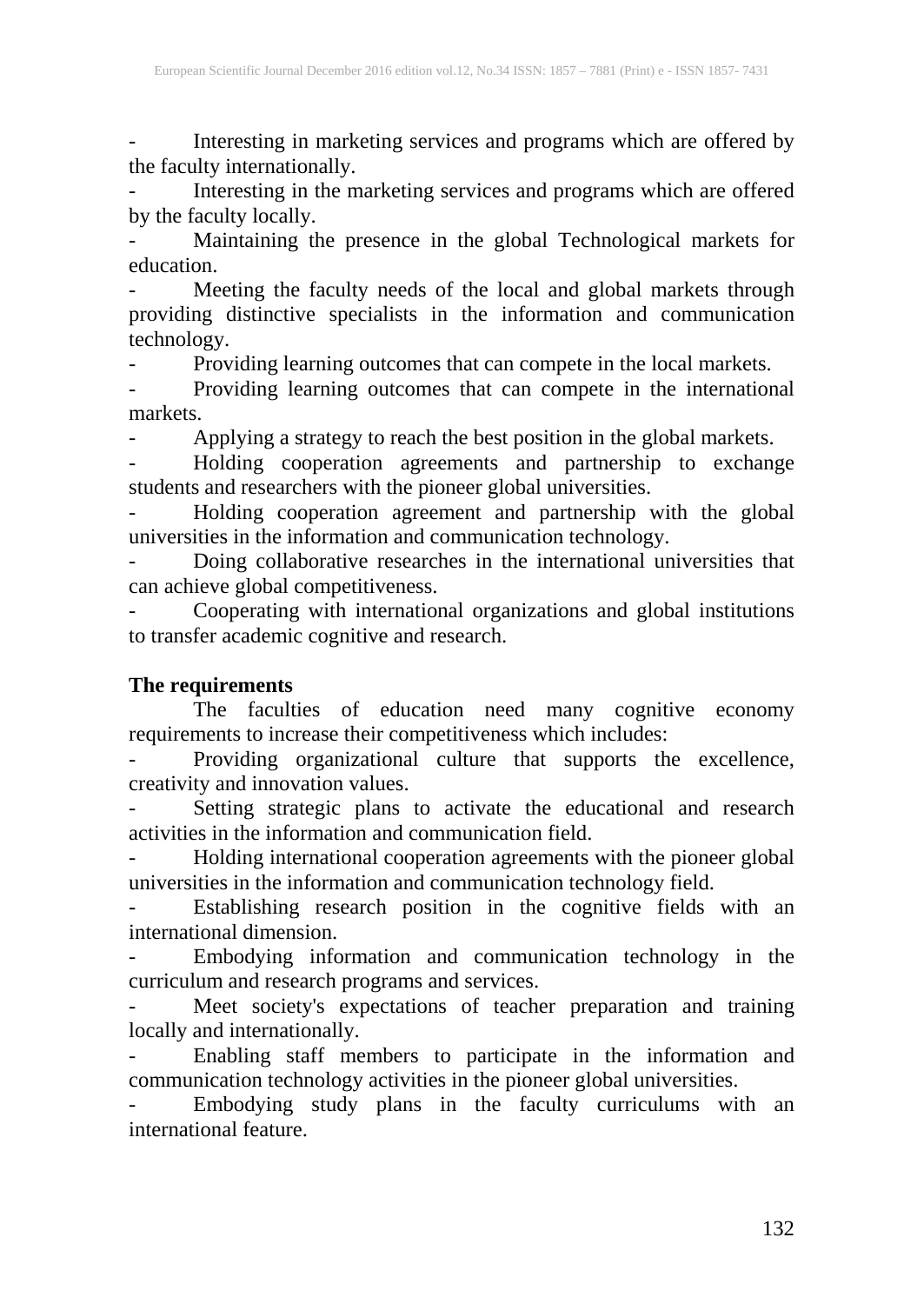- Holding cooperation agreements and partnership with the pioneer global universities in the field of information technology and international communications.

Applying a strategy to increase the mobility of human cadres between universities.

- Providing students with technological skills which are related to global markets.

- Embodying the international dimension in training courses and programs for staff members.

- Participating at pioneer global research universities union in the field of information and communication technology.

- Working in faculty according to the institutional performance quality norms.

Establishing centers and units whish interests in academic reliance and quality assurance and competition ensuring.

### **References**

- 1. Abdel Gwad, Abdullah Sayed, (1983), *Educational indicators and the use of mathematics in the humanities*.P.205
- 2. Akan, O., Allen, R.S., Helms, M.M. & Spralls III, S.A. (2006), "Critical tactics for implementing Porter's generic strategies". *Journal of Business Strategy*. Vol.27. Issue: 1.P.p. 43–53
- 3. Barker, V.L III, & Duhaime, I.M. (1997), Strategic change in the turnaround process: Theory and empirical evidence. *Strategic Management Journal.* Vol.18, No. 1. P.p.13–38
- 4. Chattopadhyay, S., & Mukhopadhyay, R. N., (2013), *Embracing the Global Knowledge Economy: Challenges Facing Indian Higher Education Development and Sustainability,* pp. 537-550.
- 5. Charlene Tan, (2005), "The potential of Singapore's ability driven education to prepare students for a knowledge economy", *International Education Journal***,** Vol.6, NO.4, P.p.446-453. ISSN 1443-1475 © 2005 *Shannon Research Press*.http://iej.cjb.net *446*
- 6. Chiam, C. C., Lim, T., Norbaini , A. H., & Nur, A.O. (2011), "Towards Excellence in Higher Education –The Experience of Open University Malaysia (OUM)." In*: Symbiosis International Conference on Open & Distance Learning*, 21-23 Feb 2011, Pune, India.
- 7. DIMIAN, G.C. & DANCIU, A, (2011)," National And Regional Competitiveness In The Crisis Context: Successful Examples", *Theoretical And Applied Economics*, Vol. XVIII, No. 11(564), p68.